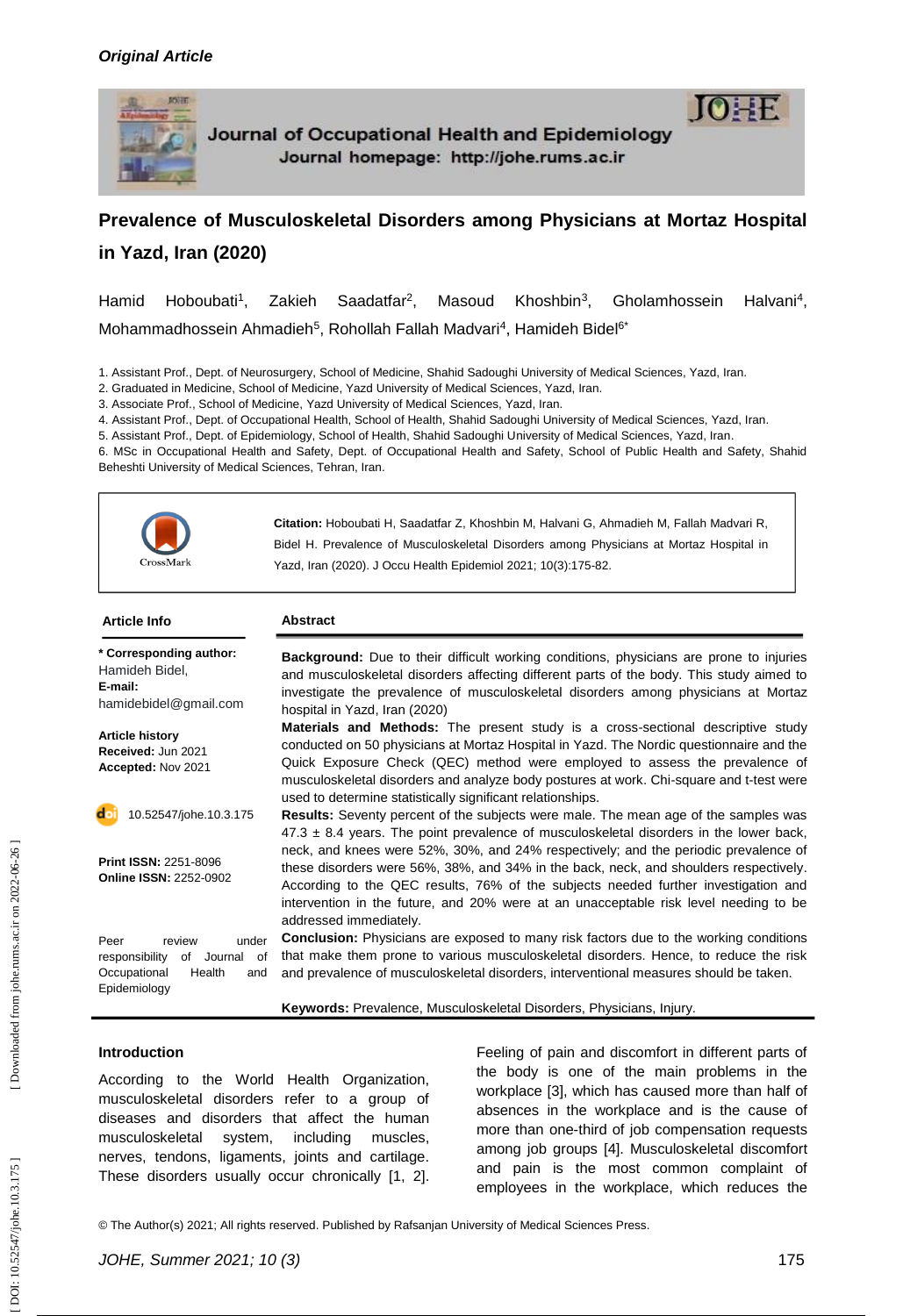efficiency and effectiveness of people and is also the main cause of disability of the workforce [5]. When work activities and conditions cause the development and exacerbation of musculoskeletal disorders, they are called work -related disorders. Accordingly, after respiratory diseases, musculoskeletal disorders are the second work related complication [6, 7]. Musculoskeletal disorders account for approximately 48% of all occupational diseases. In the United States, 65% of all workplace illnesses are related to musculoskeletal disorders. Also in Iran, about 36% of employees have poor physical conditions at work [8 -10].

Musculoskeletal disorders cause working ‑hour losses, increased costs, and damage to the workforce. Health careers are among the occupations with the highest levels of musculoskeletal disorders [4]. Having different working conditions and patterns according to their medical specialties, physicians play a crucial role in the health care system in any society. These conditions lead to injuries and musculoskeletal disorders in different parts of the body. According to studies, the highest prevalence of musculoskeletal disorders among physicians is seen in the neck, back, and shoulders [11, 12]. Factors such as prolonged sitting or standing, frequent bending or rotation, multiple shifts, long working hours, high stress levels, and insufficient opportunity to rest between working hours, age, sex, height, and work experience affect the prevalence of musculoskeletal disorders among physicians [13, 14]. The Nordic Questionnaire, developed by Kornika et al. (1987), is one of the most comprehensive tools for assessing the prevalence of musculoskeletal disorders. This screening tool examines the presence or sensation of pain in nine areas of the body over a period of one week and one year. This questionnaire can be used to determine the prevalence of skeletal disorders in each area of the body [15, 16]. There are several methods for assessing musculoskeletal disorders and postural analysis. Quick Exposure Check (QEC) is a widely used risk assessment tool to assess exposure to risks for musculoskeletal disorders. This method makes it possible to assess a person with a range of risk factors for musculoskeletal disorders [14]. Due to the type of working conditions of physicians and their exposure to risk factors for musculoskeletal disorders, ergonomic evaluation must be conducted. This study aimed to investigate the prevalence of musculoskeletal disorders among physicians at Mortaz hospital in Yazd.

## **Materials and Methods**

The present study is a cross -sectional descriptive study conducted on physicians working at Mortaz Hospital in Yazd in 2020. The total number of physicians working at Mortaz Hospital in Yazd was 168. The inclusion criteria were as follows: agreeing to participate in the study, having at least one year of medical experience. Incomplete response to the questionnaire as well as unwillingness to continue cooperation were the exclusion criteria. Based on inclusion/excluding criteria, finally, fifty physicians were selected. The sample size was based on similar studies [13, 17, 18]. The Nordic questionnaire was used to assess the prevalence of musculoskeletal disorders in various organs of the body as well as demographic information of individuals, and the QEC method was used to analyze body postures at work.

This study was approved by the Ethics committee of Vice Chancellor for Research at Yazd Azad University (Code: IR.IAU.YAZD.REC.1399.016). Nordic Questionnaire: The Nordic General Questionnaire, designed by Korinka et al. in 1987 [16], is widely used to assess the prevalence of musculoskeletal disorders in various parts of the body. The Nordic General Questionnaire assessed only three areas of the body, i.e. the back, shoulders, and neck. Therefore, in 2009, the Nordic Extended Questionnaire was developed by Dawson [19]. The Nordic Extended Questionnaire is a simple and complete tool that provides a wealth of information on musculoskeletal disorders in nine areas of the body [15]. In general, this questionnaire consists of two parts: the first part includes questions about the demographic information of the person, including age, gender, working hours; the second part contains questions about having pain in nine areas of the body (neck, shoulders, elbows, hands/wrists, upper back, lower back, knees, buttocks and legs/ankles). The history of pain in these areas is examined in two time periods of the last 7 days and the last 12 months, which indicate the point and periodic prevalence of musculoskeletal disorders in the individual, respectively. In addition, it asks if these problems have caused the person to quit or be unable to work [20 -22]. The Nordic questionnaire does not have an overall score. Instead, it determines the frequency of damage in each area of the body. The questionnaire is structured in such a way that it can be completed in two ways: through interviews with workers or by individuals themselves [23]. In this study, the questionnaire was completed by physicians in the workplace. Initially, the presence or absence of pain in nine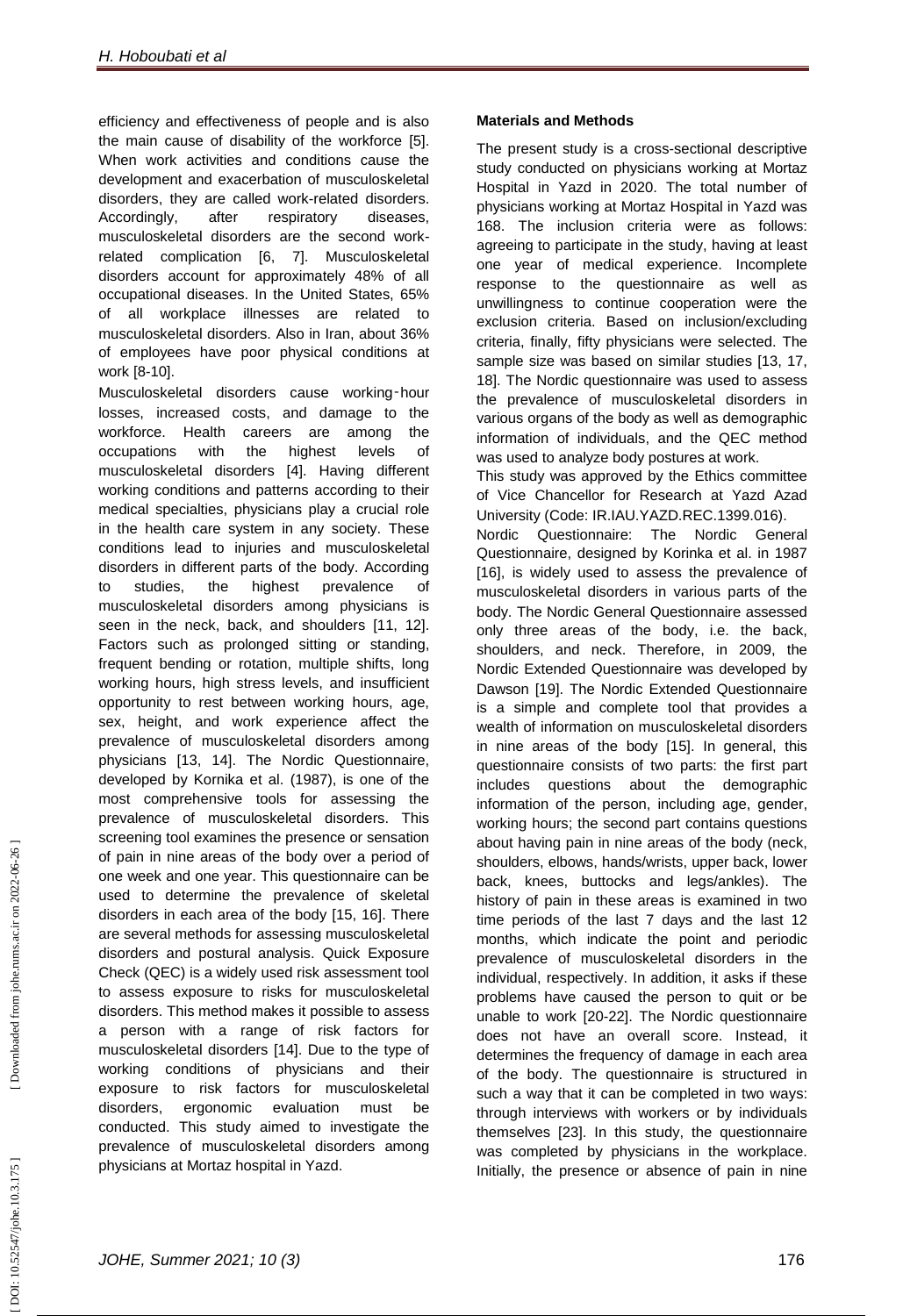areas of the body is determined by the answer yes or no. If the answer to pain in that area of the body is positive, the respondent must answer 11 questions about the presence or absence of pain during life, the prevalence and consequences of pain. If the answer to the question of pain in one area of the body is negative, the rest of the questions related to that area will be automatically negative [19]. The results of the validity and reliability of the Persian version of this questionnaire reported its internal consistency of 0.8 and Repeatability with kappa coefficient > 0.7 and P <0.001 [2, 24]. The validity and reliability tests of the original version of the Nordic questionnaire varied from 0 -20 % and 0 -23%, respectively [16].

QEC is a widely used method to assess the risk of musculoskeletal disorders and postural analysis developed by Lee and Buckle (1998) [25]. In this method, the posture is evaluated based on the individual's observations. In posture evaluation methods, the most frequent or worst posture is selected as the final posture and for evaluation. The QEC method assesses the exposure of four areas of the body, including the back, shoulders/arms, wrists/hands, and neck, that are more at risk for skeletal disorders than other areas of the body [25, 26]. This method allows the worker to assess the risk factors for musculoskeletal disorders, including posture, repetition, force applied, and duration of exposure. The combined effect and interaction of these factors are done using the scoring table of the QEC method [27]. In this method, according to the questioner's observation and the worker's answer, information about the maximum displaced weight, duration of work, the maximum force applied, exposure to vibration, visual needs of work, as well as the level of exposure to stress during work are recorded [27]. The QEC method checklist consists of two parts: a form filled by the observer to assess the level of exposure of the four areas of the body to

the risk factors for injuries of musculoskeletal disorders, and a form of evaluation and judgment of the worker about his work. Finally, exposure assessment scores are obtained by combining the scores of the observer and the evaluated person's responses. In the part completed by the evaluator, the letter A to G is used to determine the different positions of the body during work evaluating A (waist posture), B (lumbar movement in manual carrying tasks), C (shoulder/arm posture), D (shoulder/arm movement), E (wrist/hand posture), F (wrist/hand movement), and G (neck posture). In the checklist completed by the evaluated person, the questions are classified using the letters a to g: a (Load handling weight), b (Load handling time), c (Maximum force applied), d (Vibration), e (Visual requirements of the work), f (Speed of work), and g (Stress). Finally, the calculation of points for each person is done using scoring tables. The following is a description of how to calculate the final score of each section. For example, for the shoulder/arms section, the code related to the height of the hands (shoulder posture) and weight, hand height and period (time) of work, period and weight of the load, coefficient Repetition and load weight, coefficient of repetition and work cycle are each merged into a separate matrix and a score is calculated for that matrix. Next, to calculate the exposure score independently for each part of the body, the score obtained for that part is divided by the maximum score for that area of the body. The maximum score for the waist, shoulder, and hand/wrist area is 56 and for the neck area is 18. To calculate the exposure score for the whole body, the score for each of the four areas is added together and then the resulting number is divided by the maximum possible score for the whole body. The maximum score for the whole body is 176 for manual material handling and 162 for other tasks. The final score is obtained as a percentage of exposure [25, 28]. Table 1 shows the exposure score of the QEC classification.

|                   | <b>Exposure level</b> |               |           |           |  |
|-------------------|-----------------------|---------------|-----------|-----------|--|
| Area              | LOW                   | <b>Medium</b> | High      | Very high |  |
| Waist             | $10 - 20$             | 22-30         | $32 - 40$ | 42-56     |  |
| <b>Shoulder</b>   | 10-20                 | 22-30         | $32 - 40$ | 42-56     |  |
| <b>Wrist/hand</b> | 10-20                 | 22-30         | $32 - 40$ | 42-56     |  |
| <b>Neck</b>       | 4-6                   | $8 - 10$      | 12-14     | 16-18     |  |

**Table 1.** Levels for Quick Exposure Check scors [29, 30]

Finally, according to the scores earned, the level of corrective actions is divided into four categories, which are listed in table 2. It should be noted that

the third and fourth correctional levels require immediate corrective action [1].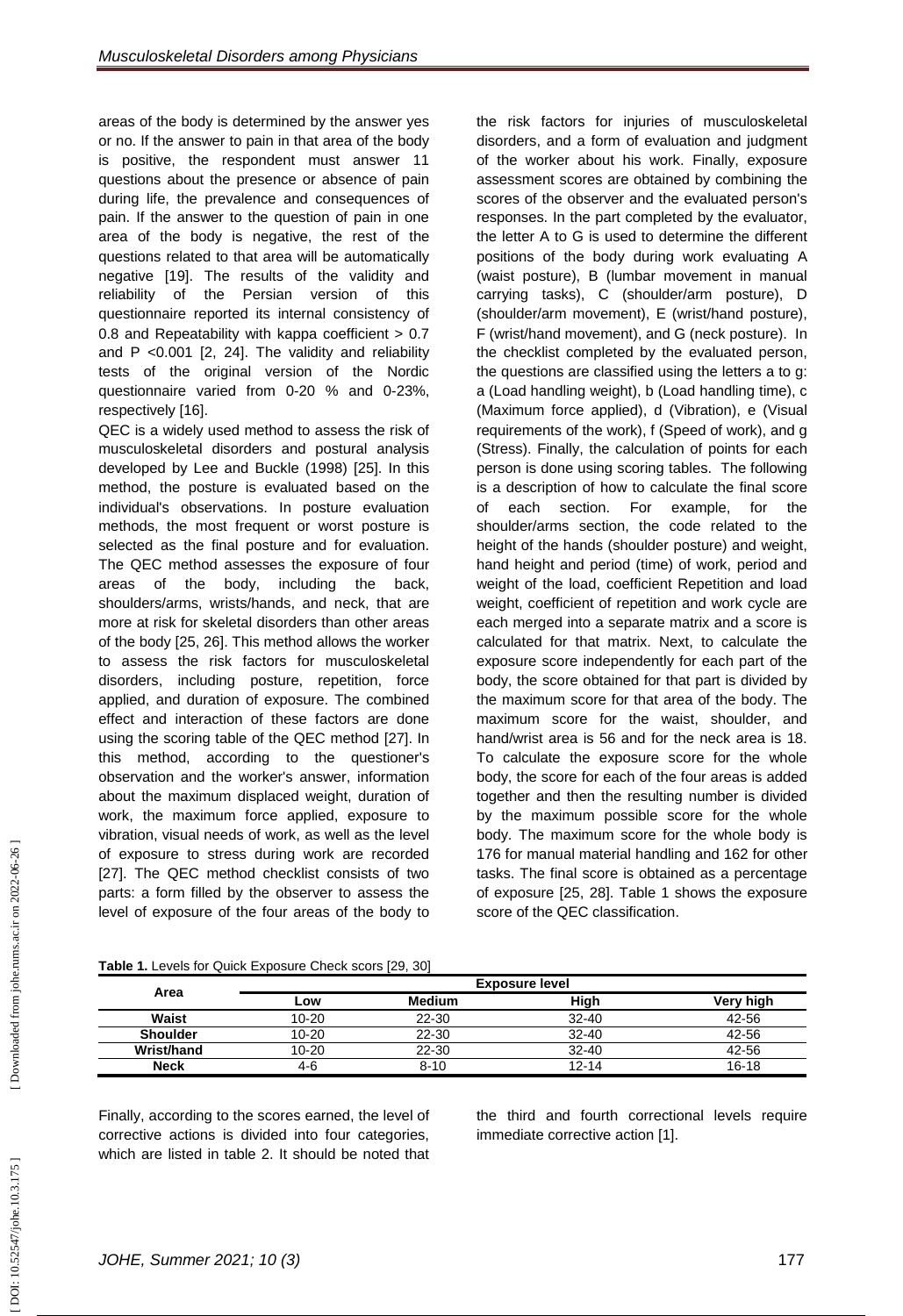| Table 2. QEC scoring and corrective actions [29, 30] |  |
|------------------------------------------------------|--|
|------------------------------------------------------|--|

| <b>Total QEC score</b> | <b>Exposure assessment and corrective actions</b>              |
|------------------------|----------------------------------------------------------------|
| Score less than 40%    | Indicates acceptable musculoskeletal load                      |
| Score between 41-50%   | Further investigation is needed and changes may be needed.     |
| Score between 51-70%   | Further checks and changes should be made as soon as possible. |
| Score more than 70%    | Need to review and make changes immediately                    |

Data analysis was performed using SPSS software (ver.21). Chi -square and t -test were used to determine the statistically significant relationship. P.value  $\leq 0.05$  was significant.

### **Results**

35 subjects (70%) were male and the remaining 15 (30%) were female. The mean age of the samples was  $47.3 \pm 8.4$  years ranging from 33 to 70 years. The work experience of the subjects was between 4 to 41 years, so the average work experience of the subjects was  $18.3 \pm 8.4$  years. The height of the subjects was between 150 to 189 cm with an average of 172.46  $\pm$ 9.2 cm and their weight was between 52 to 116 kg with an average of 81.54±15.8 kg. The height and weight of the participants were measured using a tape measure and a digital scale, respectively. Body mass index was calculated using both weight and height (kg/m2). Based on the classification of body mass index by health associations, 2% of the subjects were in the underweight group, 34% in the normal group, 40% in the overweight group, and 24% in the obese group. The highest frequency of body mass index belonged to overweight body mass. In terms of marriage, 47 the subjects (94%) were

married and 3 (6%) were single. Eleven (22%) cases of the subjects were just sitting at work, 36 (72%) were both sitting and standing during work hours, and the rest (6%) were standing. Twenty one (42%) subjects did not have another job. The daily working hours of 10 people (20%) were 8 hours and less and the daily working hours of 40 people (80%) were 10 hours and more. Half of the subjects had more than 17 years of work experience and the other half had less than 17 years of work experience.

The results showed that 72% (36) of the subjects complained of pain in at least one of the 9 areas studied during the last 7 days, and 80% (40) had such complaints in the past year. 28% (14) of the subjects did not have any symptoms of the disorder (discomfort) in the 9 organs examined during the last 7 days, and 20% (10) did not have such symptoms in the past year. Moreover, due to pain or discomfort in one of the nine areas surveyed, 28% (14 people) had been forced to rest, reduce work activity, leave work or inability to perform activities at work or at home in the last 12 months. The relative frequency and percentage of people with the disorder (discomfort) in the 9 areas studied are shown in Table 3.

| Table 3. Relative frequency of musculoskeletal disorders in nine organs |  |  |
|-------------------------------------------------------------------------|--|--|

| Area            | Last 7 days<br>n (%)   | One year ago<br>n (%) |
|-----------------|------------------------|-----------------------|
| <b>Neck</b>     | 15(30)                 | 19 (38)               |
| <b>Shoulder</b> | 9(18)                  | 17 (34)               |
| <b>Elbow</b>    | 3(6)                   | 4(8)                  |
| Wrist / hand    | 5 <sub>5</sub><br>(10) | 9(18)                 |
| <b>Back</b>     | 11(22)                 | 12(24)                |
| <b>Waist</b>    | 26 (52)                | 28 (56)               |
| <b>Hip</b>      | 11(22)                 | 13(26)                |
| Knee            | 12(24)                 | 16 (32)               |
| <b>Ankle</b>    | 5(10)                  | 5(10)                 |

Table 4 shows the relative prevalence of musculoskeletal disorders due to demographic variables in the study population. According to the table below and regarding p -values in men and women, there was no significant relationship between the presence of pain in 9 organs in the past year and gender. Based on the findings of the study, the age groups were divided into 33 -50 and 51 -70 years. The results show that there was no significant relationship between the prevalence of

musculoskeletal disorders and age. To evaluate the effect of body mass index on the prevalence of musculoskeletal disorders in individuals, BMI value was classified into three groups of less than 25, 25 and, more than 25. The results of the Chi -square test show that there was no significant relationship between body mass index and musculoskeletal disorders in nine areas of the body. There was also no significant relationship between work experience and the prevalence of musculoskeletal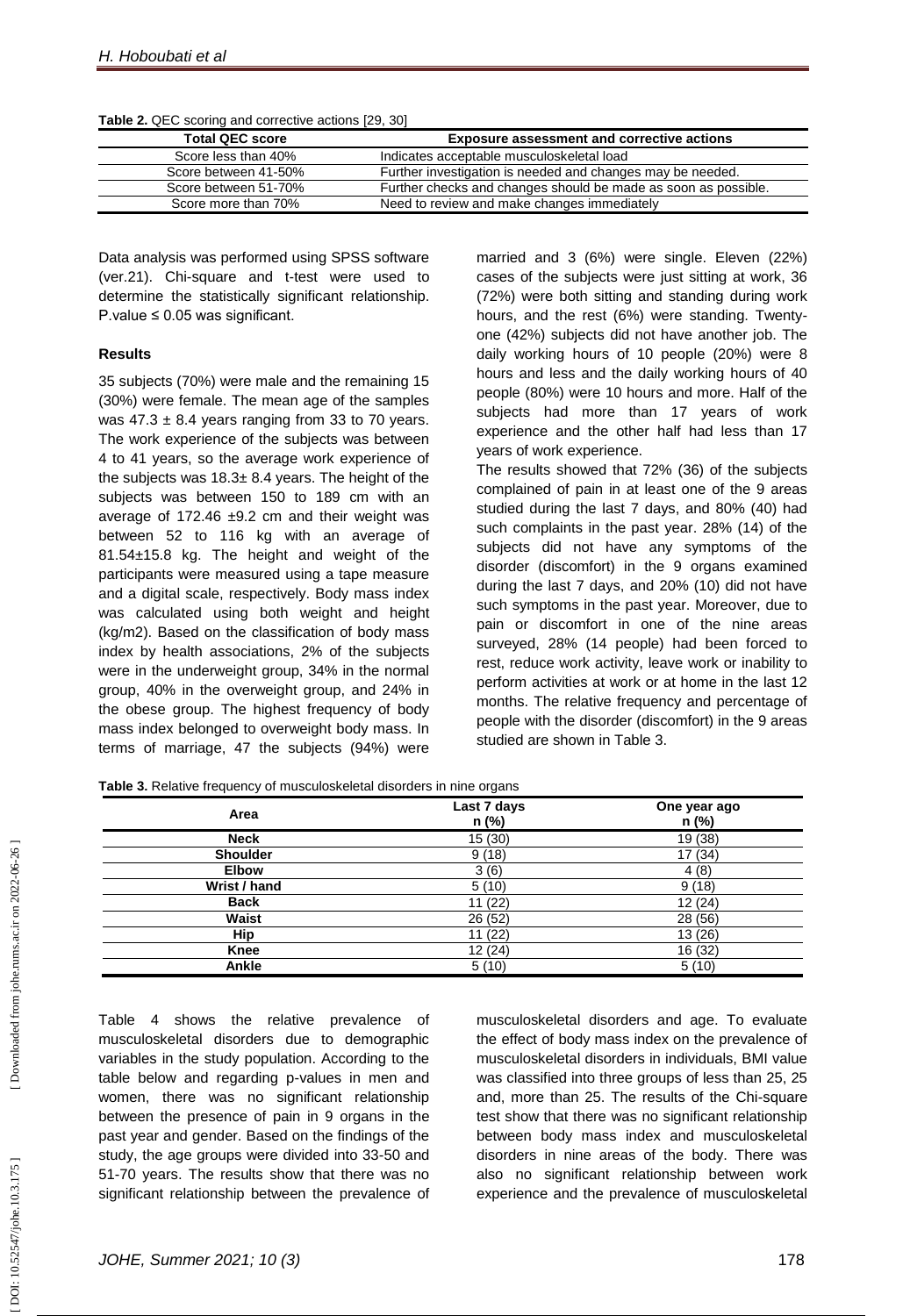disorders. To investigate the effect of the type of activity on the prevalence of musculoskeletal disorders, individuals were divided into two groups of sitting and sitting-standing work activity. The results of the statistical test did not show a significant relationship between the type of work

activity and the prevalence of musculoskeletal disorders. Based on the p -value, there was no significant relationship between the presence of pain or discomfort in the other 9 areas and the duration of daily activity.

**Table 4.** Relationship between the frequency of musculoskeletal disorders in the nine organs of the body and demographic variables

|                                       | P-value    |       |            |                         |                          |                              |
|---------------------------------------|------------|-------|------------|-------------------------|--------------------------|------------------------------|
| The location of pain<br>or discomfort | <b>Sex</b> | Age   | <b>BMI</b> | Work<br>experience<br>■ | Type of work<br>activity | <b>Work</b><br>duration<br>п |
| <b>Neck</b>                           | 0.409      | 0.121 | 0.190      | 0.216                   | 0.754                    | 0.414                        |
| <b>Shoulder</b>                       | 0.312      | 0.814 | 0.304      | 0.902                   | 0.706                    | 0.962                        |
| <b>Elbow</b>                          | 0.574      | 0.100 | 0.127      | 0.611                   | 0.100                    | 0.569                        |
| Wrist / hand                          | 0.415      | 0.684 | 0.234      | 0.110                   | 0.726                    | 0.664                        |
| <b>Back</b>                           | 0.248      | 0.631 | 0.825      | 0.243                   | 0.880                    | 0.232                        |
| Waist                                 | 0.320      | 0.696 | 0.217      | 0.412                   | 0.425                    | 0.716                        |
| Hip                                   | 0.527      | 0.640 | 0.830      | 0.624                   | 0.200                    | 0.184                        |
| <b>Knee</b>                           | 0.146      | 0.213 | 0.631      | 0.159                   | 0.422                    | 0.113                        |
| Ankle                                 | 0.629      | 0.643 | 0.642      | 0.101                   | 0.105                    | 0.569                        |

\*Significance level of p -value <0.05 ●Chi -square test, ■T -test

The frequency of exposure levels in four areas of the body based on the score calculated in the study population is shown in table 5. In addition,

the level of vibration exposure in the study population was very low. 90% (45) of people had low levels of vibration exposure.

**Table 1 .** Frequency of exposure to risk factors for musculoskeletal disorders in the four areas calculated based on points

|                 | Exposure level; n (%) |               |         |           |  |
|-----------------|-----------------------|---------------|---------|-----------|--|
| Area            | Low                   | <b>Medium</b> | High    | Very high |  |
| <b>Waist</b>    |                       |               | 6(12)   | 43 (86)   |  |
| <b>Shoulder</b> |                       | 35(70)        | 13(26)  | $\sim$    |  |
| Wrist / hand    |                       | 36 (72)       | 10(20)  | 3(6)      |  |
| <b>Neck</b>     |                       | (2)           | 29 (58) | 19 (38)   |  |

The results of classification frequency and percentage of studied postures showed that: 1 (2%) subject was at the intermediate level, 38 (76%) persons were at the high level, and 10 (20%) persons were at a very high level. Therefore, to improve working conditions, taking corrective measures is necessary. Examination of the results of the relationship between demographic variables and QEC score showed that there was no significant relationship between age, sex, work experience, and body mass index and the level of exposure to risk factors for musculoskeletal disorders.

## **Discussion**

This study aimed to investigate the prevalence of musculoskeletal disorders among physicians at Mortaz hospital in Yazd. According to the results of the Nordic questionnaire, during the last 7 days, lower back, neck and knee had the highest prevalence of musculoskeletal disorders in the study population. Moreover, during the past year,

lower back, neck and shoulders had the highest prevalence of musculoskeletal disorders. In the study of Zolfaghari et al., the neck and back had the highest prevalence of musculoskeletal disorders during the past year. According to the results of this study, 60.4% and 31.7% of people complained of pain and discomfort in the neck and back, respectively [14]. The study of Vakili et al. showed that during the past week, the lumbar region (30.20%), knee (25.40%) and hand (23.70%) had the highest prevalence of musculoskeletal disorders [20]. The study of Jafari et al. showed that the highest feeling of pain and discomfort had been reported in the lumbar region with a prevalence of 51.78%. Neck and back with 33.92 and 21.42 percent were in the second and third ranks, respectively, with the highest prevalence of musculoskeletal disorders [30]. Rahmani et al.'s study showed that the neck, back and shoulders were the most common levels of musculoskeletal discomfort with a prevalence of 73%, 62%, and 41%, respectively [1]. The results of studies on the prevalence of musculoskeletal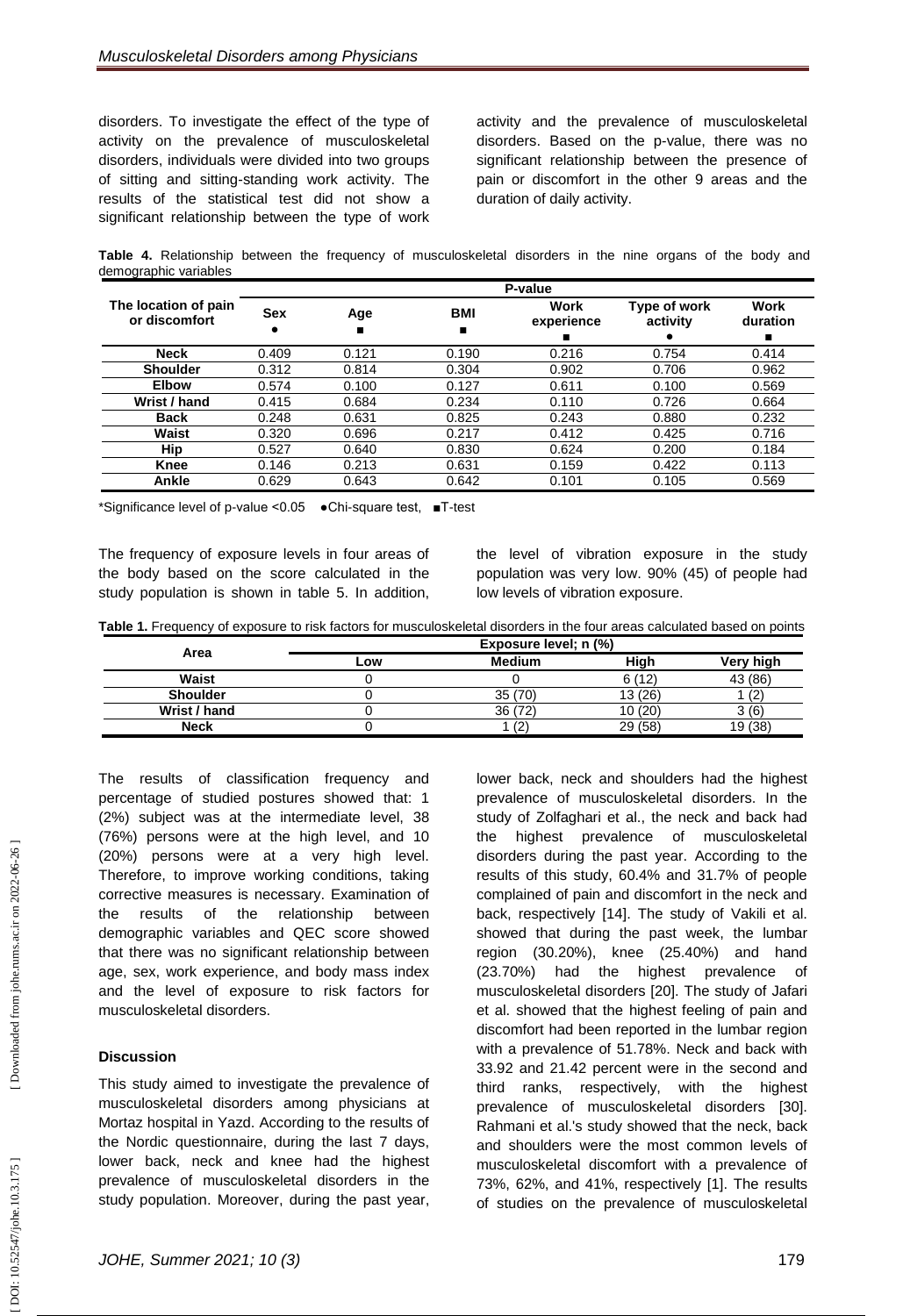disorders in different parts of the body were consistent with the results of the present study and showed that the neck, back and shoulders were among the most vulnerable organs.

Examining the relationship between demographic variables and the prevalence of musculoskeletal disorders in the nine organs examined in the Nordic questionnaire showed that there was no significant relationship between gender and the prevalence of disorders. There was also no significant relationship between work experience, age, and BMI and the prevalence of musculoskeletal disorders. In the study of Rahimi et al. (2020), a significant relationship was observed between age and work experience and the prevalence of musculoskeletal disorders. As each unit of work experience (year) increased, musculoskeletal pain increased 1.2 times [1]. The results of previous studies also show that age is one of the influential variables in the prevalence of musculoskeletal disorders. As one of the uncontrollable and non -manipulative risk factors, age indicates the risk of musculoskeletal disorders, which is not consistent with the results of the present study. Musculoskeletal disorders are significantly higher in younger people with less work experience. Explaining this difference, it can be said that younger people with less work experience may have less knowledge about body mechanics while working [13, 14]. While other studies show that increases in age and work experience are significantly associated with the prevalence of musculoskeletal disorders [28, 31, 32].

According to the QEC results, the risk level of musculoskeletal disorders in the four areas showed that in the lumbar region, 12% of subjects were at high risk and 86% of subjects were at very high risk. In the shoulder area, 26% of subjects had a high level of risk and only 2% had a very high level of risk. 20% of subjects had a high risk of musculoskeletal disorders in the wrist/hand area. In the neck area, 58% and 38% of people were at high and very high risk levels, respectively. Based on the QEC results, the condition of subjects at risk for musculoskeletal disorders was such that 76% of people needed further investigation and intervention in the future. In addition, 20% of people were at an unacceptable level of risk that should be immediately intervened and corrected. The study of Jafari et al. showed that 12.5% of people were at moderate risk level, 46.42% and 35.71% were at high risk level and very high musculoskeletal disorders, respectively. In general, 82.13% of the subjects in this study were at high and very high risk of musculoskeletal

disorders, which was consistent with the results of the present study [30]. In the study of Yeganeh et al., the total QEC score among the subjects was 99.40%, indicating the high risk level of musculoskeletal disorders [27]. In a study conducted on nurses in which the risk level of musculoskeletal disorders was measured using the QEC method, the results showed high and very high risk levels in the neck, shoulder, hand/wrist, and waist [14], which was consistent with the results of the present study. Prolonged sitting and standing, excessive bending or rotation, multiple work shifts were the main reasons for the high prevalence of musculoskeletal disorders in health workers [14]. According to the results of the present study, physicians are among the occupations at high risk of musculoskeletal disorders.

One of the limitations of the study was the small sample size. It is recommended that future studies be conducted with a larger sample size and with an interventional perspective to reduce the risk of musculoskeletal disorders among physicians.

## **Conclusion**

The results of the present study showed the high level of prevalence of musculoskeletal disorders among physicians. Physicians are exposed to many risk factors due to their working conditions, which makes them prone to many musculoskeletal disorders. Moreover, the risk level of musculoskeletal disorders in the study population was very high. To reduce the risk and prevalence of musculoskeletal disorders, the researchers recommend taking intervention measures and performing before - after examination. In addition, the necessary training on how to carry the load, determine work-rest cycles, review the arrangement of work shifts, manage working hours, and deal with stress is recommended.

### **Acknowledgement**

The researchers would like to express their gratitude and appreciation to the respected physicians at Mortaz Hospital in Yazd for their kind collaboration.

**Conflict of interest:** None declared.

## **References**

1. Rahmani R, Shahnavazi S, Fazli B, Ghasemi F. Ergonomic Risk Assessment of Musculoskeletal Disorders in a Cement Factory Workers Using QEC Technique. Pajouhan Sci J 2020; 18(2):64 -72.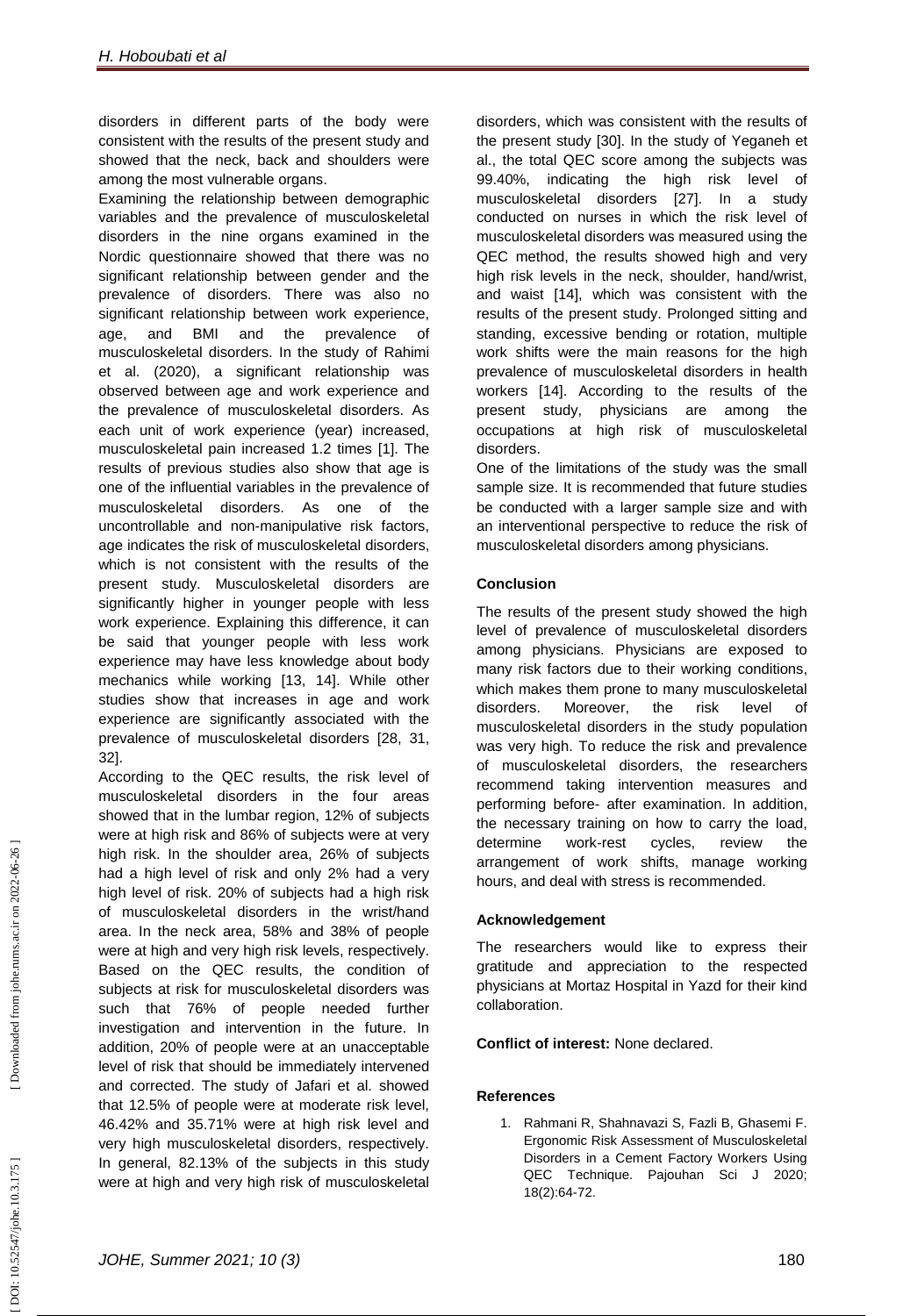- 2 . Rahmati -Yami M, Azarmi E, Rahnama L, Hosseinzadeh S, Karimi N. The Relationship between Work-Related Musculoskeletal Disorders and Types of Used Treatment Methods among Iranian Physiotherapists. Arch Rehabil 2020; 21(1):22 -39.
- 3 . Dekker S. The criminalization of human error in aviation and healthcare: A review. Saf Sci 2011; 49(2):121 -7.
- 4 . Akhlaghi Pirposhteh E, Golrokh F, Ebrahimi HR, Salehi Sahl Abadi A. The prevalence of musculoskeletal disorders among administrative and service staff of selected hospitals of Shahid Beheshti University of Medical Sciences and their associated risk factors. Health Dev J 2020; 9(2):124 -36.
- 5 . Bernal D, Campos -Serna J, Tobias A, Vargas Prada S, Benavides FG, Serra C. Work -related psychosocial risk factors and musculoskeletal disorders in hospital nurses and nursing aides: a systematic review and meta -analysis. Int J Nurs Stud 2015; 52(2):635 -48.
- 6 . Shokati B, Yektakooshali MH, Zareiyan A, Akbari Negad S, Soroush A. The Prevalence of Work-Related Musculoskeletal Disorders among X -Ray Radiographers Those Working in [Radiology Centers](http://mcs.ajaums.ac.ir/article-1-162-en.pdf) of the Hospitals Affiliated in AJA University of Medical Sciences: A Cross Sectional Study. Milit Care Sci 2018; 4(3):198 - 206.
- 7 . Bernard BP, Putz -Anderson V. Musculoskeletal Disorders and Workplace Factors: A Critical Review of Epidemiologic Evidence for Work - Related Musculoskeletal Disorders of the Neck, Upper Extremity, and Low Back. [United States:](https://www.google.com/search?sxsrf=AOaemvK22T-2adM47uP6VWImnQK8aPtB7g:1636957910089&q=Washington,+DC&stick=H4sIAAAAAAAAAOPgE-LQz9U3SKusLFQCs4oyzLK1tLKTrfTzi9IT8zKrEksy8_NQOFYZqYkphaWJRSWpRcWLWPnCE4szMvPSS_LzdBRcnHewMgIAhEgPFVYAAAA&sa=X&ved=2ahUKEwiHzfi135n0AhVdSPEDHcbOBxQQmxMoAXoECEUQAw) Department of Health and Human Services, Public Health Service, Centers for Disease Control and Prevention, National Istitute for Occupational Safety and health; 1997 Jul. 590 p. Report No.:97B141.
- 8 . Helander M. A guide to ergonomics of manufacturing. London, [United Kingdom:](https://en.wikipedia.org/wiki/United_Kingdom) Taylor & Francis: 1995.
- 9 . Skandari D, Noorizadeh N, Seadati H, Mohammadpour S, Gholami A. The prevalence of musculoskeletal disorders and occupational risk factors in Kashan SAIPA automobile industry workers by key indicator method (KIM), 1390. Health Saf Work 2012; 2(1):27 -36.
- 10 . Nikravan Golsefidi F, Ebrahimi Atri A, Hashemi Javaheri AA. A Comparison of Musculoskeletal Disorders of Neck and Shoulder Girdle in Male Computer Users with and Without Physical Activity. J Exerc Sci Med 2015; 7(2):205 -20.
- 11 . Aminian O, Pouryaghoub G, Shanbeh M. One year study of musculoskeletal disorders and their relation to occupational stress among office workers: a brief report. Tehran Univ Med 2012; 70(3):194 -9.
- 12 . Askaripoor T, Kermani A, Jandaghi J, Farivar F. Survey of Musculoskeletal Disorders and Ergonomic Risk Factors among Dentists and

Providing Control Measures in Semnan. J Health 2013; 4(3):241 -8.

- 13 . Zareei S, Norouzi E, Nekoei Esfahani A, Kanani B. Prevalence of Work -Related Musculoskeletal Disorders amongst Obstetrics and Gynaecology Professionals. Med J Mashhad Univ Med Sci 2020; 62(6):1866 -73.
- 14 . Zolfaghari F, Zare R. Ergonomic Posture Evaluation and Risk Factors for Musculoskeletal Disorders among Nurses in Arak City by QES Method. Rehab Res Nurs 2020; 6(3):17 -24.
- 15 . Mokhtarinia H, Shafiee A, Pashmdarfard M. Translation and localization of the Extended Nordic Musculoskeletal Questionnaire and the evaluation of the face validity and test -retest reliability of its Persian version. J Ergon 2015; 3(3):21 -9.
- 16 . Kuorinka I, Jonsson B, Kilbom A, Vinterberg H, Biering -Sørensen F, Andersson G, et al. Standardised Nordic questionnaires for the analysis of musculoskeletal symptoms. Appl Ergon 1987; 18(3):233 -7.
- 17. Ahmadi Motemayel F, Abdolsamadi H, Roshanaei G, Jalilian S. Prevalence of Musculoskeletal Disorders among Hamadan General Dental Practitioners. Avicenna J Clin Med 2012; 19(3):61-6.
- 18 . Yazdanian M, Moradi K, Sobhani V, Akbari H, Kazemipour M, Shamsoddini A, et al. Assessing the Prevalence of Musculoskeletal Disorders and Posture Conditions during Work Time of Dentists in a Dentistry Clinic affiliated to a Military College in Tehran in 2017. J Mil Med 2018; 20(2):222 -30.
- 19 . Dawson AP, Steele EJ, Hodges PW, Stewart S. Development and test-retest reliability of an extended version of the Nordic Musculoskeletal Questionnaire (NMQ -E): a screening instrument for musculoskeletal pain. J Pain 2009; 10(5):517 -26.
- 20 . Vakili -Basir A, Gholami -Fesharaki M. The Study of the point and period prevalence of musculoskeletal disorders in the steel industry workers. Daneshvar Med 2020; 26(6):33 -40.
- 21. Gómez-Rodríguez R, Díaz-Pulido B, Gutiérrez-Ortega C, Sánchez -Sánchez B, Torres - Lacomba M. Cultural Adaptation and Psychometric Validation of the Standardised Nordic Questionnaire Spanish Version in musicians. Int J Environ Res Public health 2020; 17(2):653.
- 22 . Rafeemanesh E, Ketabi Yazdi D, Ahmadifar M, Bidel H, Abbasi Balochkhaneh F. Study of Musculoskeletal Disorders Prevalence and Ergonomic Conditions by ROSA in Administrative Staff of Mashhad University of Medical Sciences. Int J Bus Manag 2019; 4(2):82 -9.
- 23 . Crawford JO. The Nordic Musculoskeletal Questionnaire. Occup Med 2007; 57(4):300 -1.
- 24 . Namnik N. Reliability and validity of the Persian version of the Nordic Questionnaire in industrial